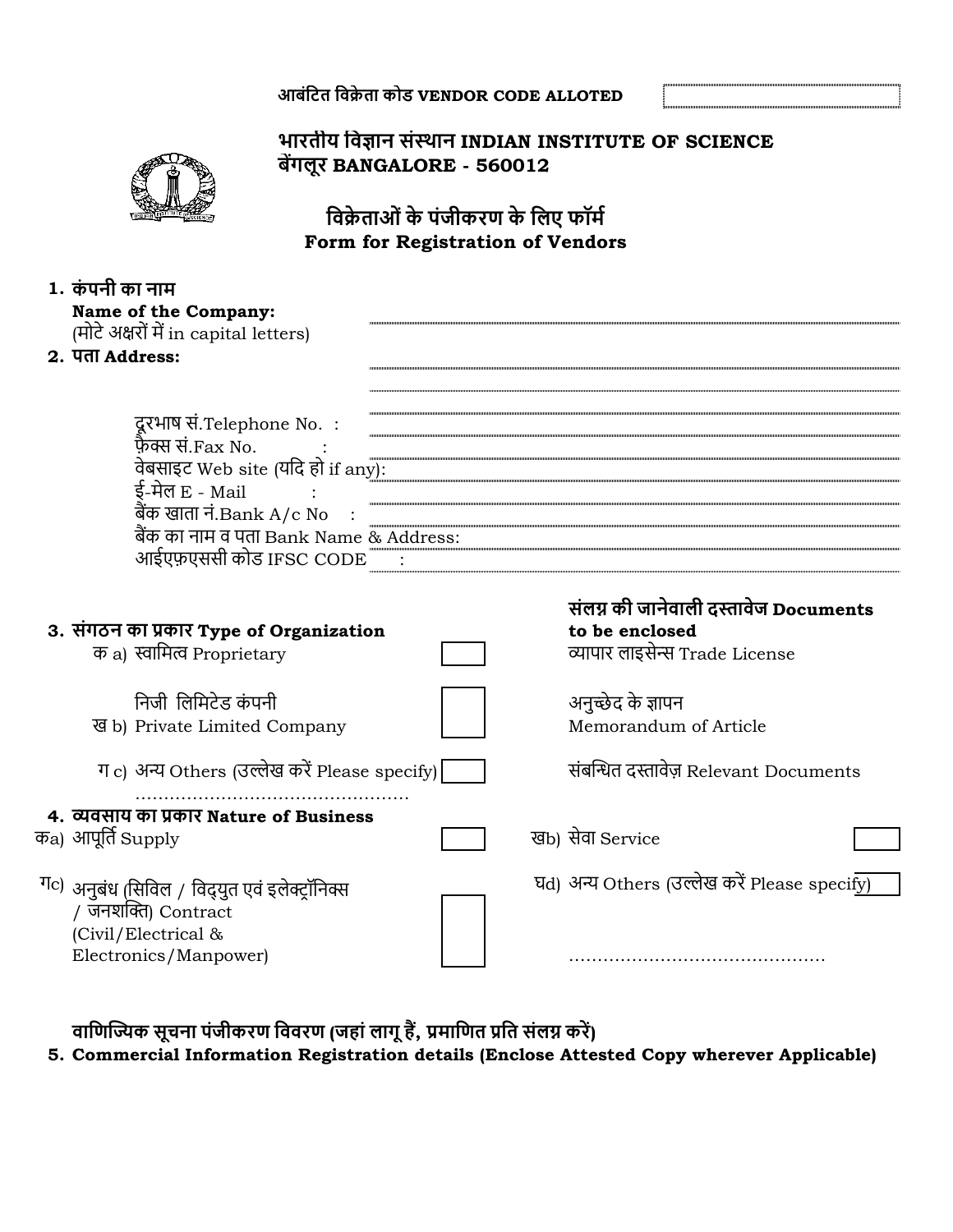|  | क a) पैन नं.PAN NO.                                        |                                       |  |
|--|------------------------------------------------------------|---------------------------------------|--|
|  | (पैन कार्ड प्रति संलग्न करें PAN Card Copy to be enclosed) |                                       |  |
|  | नाम Name:                                                  |                                       |  |
|  | ख b) सीएसटी पंजी.नं.CST Regi                               |                                       |  |
|  | ग c) राज्य एसटी पंजी.नं. State                             |                                       |  |
|  | घ d) टीआईएन नं.TIN No.                                     |                                       |  |
|  | ङ e) उत्पाद शुल्क केंद्र नं.Excise                         |                                       |  |
|  | च f) व्यापार लाइसेन्स नं.Trade !                           |                                       |  |
|  | छ g) सेवाकर पंजी.नं.Service Ti                             |                                       |  |
|  |                                                            |                                       |  |
|  | 6. विशेषज्ञता का क्षेत्र Area of Spcialisation             |                                       |  |
|  | क a) वैज्ञानिक उपकरण और यंत्र                              | ख b) इलेक्ट्रिकल और इलेक्ट्रॉनिक्स मद |  |
|  | Scientific equipment & instruments                         | Electrical & Electronics items        |  |
|  | ग c) ग्लास वेयर Glass Ware                                 | घ d) हार्डवेयर Hardware               |  |
|  |                                                            |                                       |  |
|  | ङ e) कंप्यूटर (हार्डवेयर और सॉफ्टवेयर)                     | च f) कार्यालय स्वचालन (फर्नीचर आदि)   |  |
|  | Computer (Hardware & Software)                             | Office Automation (Furniture etc.)    |  |
|  | छ g) फैब्रिकेशन वर्क्स Fabrication Works                   | ज h) लेखन सामग्री, मुद्रण आदि         |  |
|  |                                                            | Stationery, Printing etc.             |  |
|  | झ i) रासायनिक वस्तुएं Chemical items                       | ञ j) चिकित्सा वस्तुएं Medical items   |  |
|  |                                                            |                                       |  |
|  | 7. अन्य कोई सूचना Any Other Information:                   |                                       |  |
|  |                                                            |                                       |  |

## दवक्रेता द्वारा घोषणा DECLARATION BY THE VENDOR

- 1. I confirm that no Employee or direct relation of any employee of IISc is in any way connected as Partner/ Shareholder/Director/Advisor/Consultant/Employee etc. with the Company. मैं पुष्टि करता हूं कि आईआईएससी के किसी भी कर्मचारी या प्रत्यक्ष संबंध साथी/शेयरधारक/निर्देशक/ सलाहकार/परामर्शदाता/कर्मचारी आदि कंपनी के साथ किसी भी तरह से जुड़े नहीं है।
- 2. The informations furnished are correct to the best of my knowledge and belief प्रस्तुत जानकारी मेरेज्ञान और दवश्वास के सवोत्तम के दलए सही हैं।

प्रादधकृत व्यन्धि के हस्ताक्षर Signature of authorised person

स्थान Place: . . .<br>तारीख D<u>ate</u>

(दवक्रेता का सील Seal of Vendor) (मोर्टे अक्षरों में In Capital Letter)